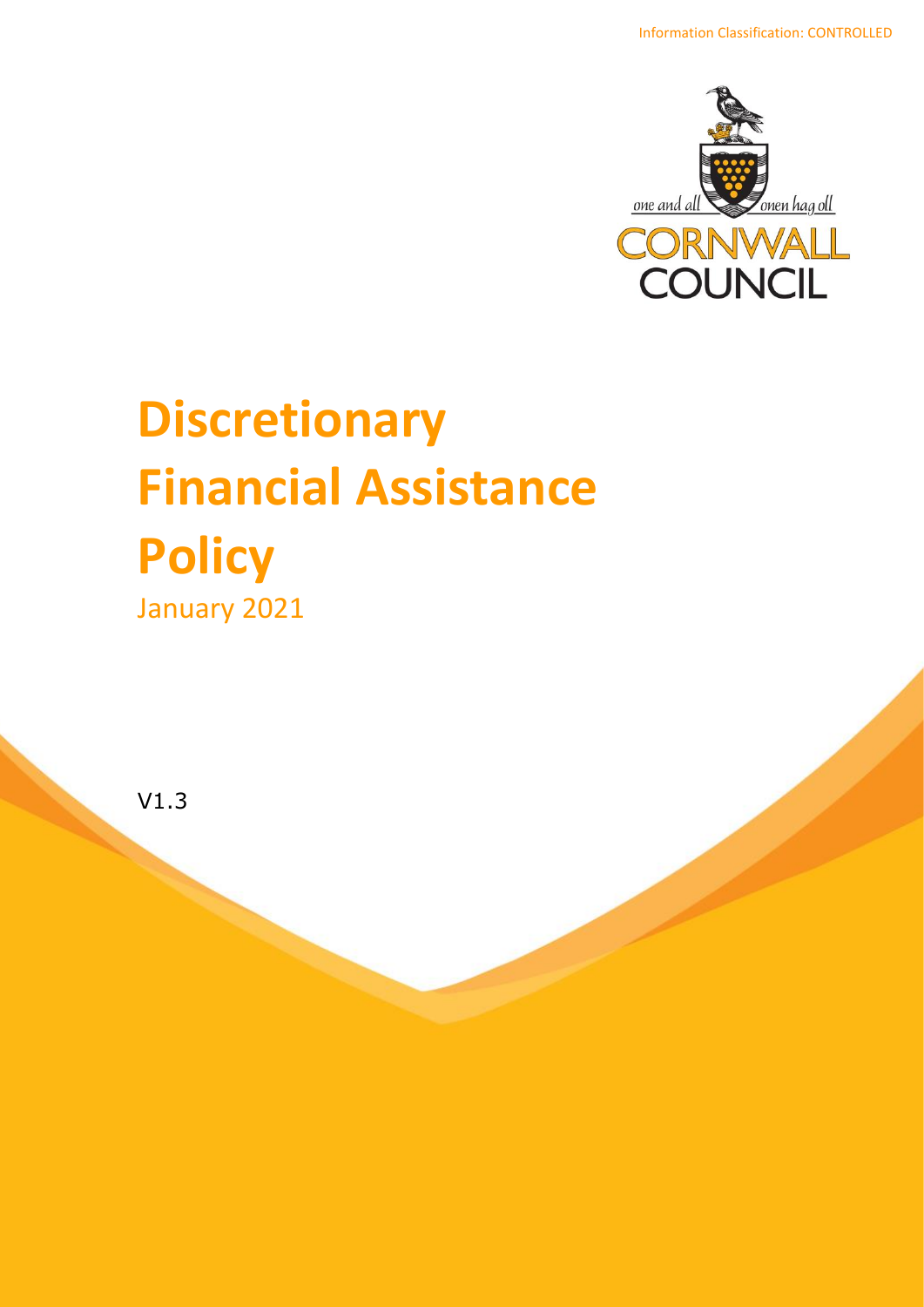| <b>Current Document Status</b> |                                                                            |                                               |                                                                     |  |  |  |  |
|--------------------------------|----------------------------------------------------------------------------|-----------------------------------------------|---------------------------------------------------------------------|--|--|--|--|
| <b>Version</b>                 | 1.3                                                                        | <b>Approving body</b>                         | Insert name of approving body.                                      |  |  |  |  |
| Date                           | 12 January 2021                                                            | Date of formal<br>approval (if<br>applicable) | Insert date (if applicable)                                         |  |  |  |  |
| Responsible<br>officer         | Ian Stephens<br>Head of<br>Assessment,<br><b>Billing and</b><br>Collection | <b>Review date</b>                            | <b>March 2021</b>                                                   |  |  |  |  |
| Location                       |                                                                            |                                               | Insert file location or web address where document can be accessed. |  |  |  |  |

| <b>Version History</b> |                  |                                  |                                                                   |  |  |  |  |
|------------------------|------------------|----------------------------------|-------------------------------------------------------------------|--|--|--|--|
| <b>Date</b>            | <b>Version</b>   | Author/Editor<br><b>Comments</b> |                                                                   |  |  |  |  |
| 17.1.2018              | 0.1 first draft  | Mark Ransom                      | First draft for internal comment<br>and review.                   |  |  |  |  |
| 26.3.2018              | 0.2 second draft | Mark Ransom                      | Second draft following internal<br>comment and review             |  |  |  |  |
| 1.4.2018               | 1.0 final draft  | Mark Ransom                      | Final draft                                                       |  |  |  |  |
| 1.4.2019               | 1.1 updated      | Mark Ransom                      | Reviewed for 2019/20, no<br>change                                |  |  |  |  |
| 1.4.2020               | 1.2 updated      | Mark Ransom                      | Reviewed for 2020/21 and<br>incorporated Covid Hardship<br>scheme |  |  |  |  |
| 31.12.2020             | 1.3 updated      | Mark Ransom                      | Revised for 2020/21 to<br>incorporate Covid19 Winter<br>Grant     |  |  |  |  |

| <b>Equality Impact Assessment Record</b> |                                    |                                                   |                                                            |                           |                                     |  |  |  |  |
|------------------------------------------|------------------------------------|---------------------------------------------------|------------------------------------------------------------|---------------------------|-------------------------------------|--|--|--|--|
| <b>Date</b>                              | Type of<br>assessment<br>conducted | Stage/level<br>completed<br>(where<br>applicable) | <b>Summary</b><br>of actions<br>taken<br>decisions<br>made | Completed<br>by           | Impact<br>Assessment<br>review date |  |  |  |  |
| Insert Date                              | Initial / Full                     | Complete                                          | <b>NFA</b>                                                 | Insert<br>officer<br>name | Insert date                         |  |  |  |  |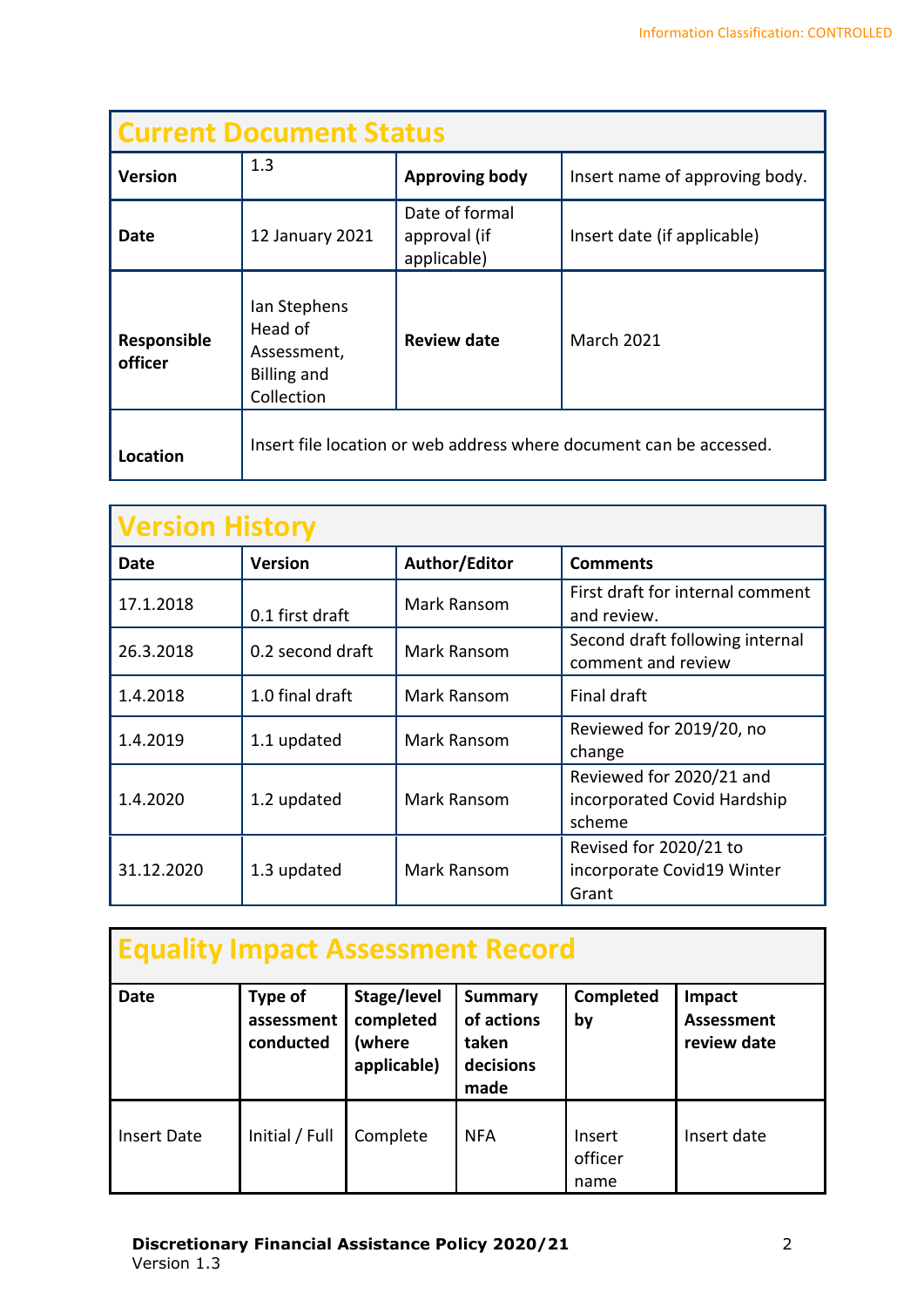#### **Document retention**

**Document retention period E.g.** 5 years in hard and electronic copies.

#### **Summary**

The Cornwall Council Discretionary Financial Assistance Policy (DFA) brings together three different funding streams:

- 1. Discretionary Housing Payments (DHP)
- 2. Local Welfare Provision known as the Cornwall Council Crisis and Care award scheme (CCA) and for the period 1 January 2021 to 31 March 2021 only, additional support in the form of the Covid Winter Grant Scheme (CWGS).
- 3. Exceptional Relief Council Tax Reduction awards (ER) and for 2020/21 only, additional support in the form of the Covid-19 Council Tax Hardship Fund

This policy will be circulated to relevant Council services including Cornwall Housing Ltd, Together for Families and Adult Social Care. A more detailed communication strategy is shown at Appendix 1.

Cornwall Council's DFA policy will be delivered through the Assessment, Billing and Collection arm of Customer and Business Operations.

## **Background**

Cornwall Council's DFA policy brings together three different funding streams and associated policies into one streamlined policy document. The scope and objectives of the previous individual policies remain unchanged. However, residents should not need to know which scheme they need to approach and instead have a single gateway to housing related financial discretionary awards.

To support this revised approach, a single online, intelligent DFA application form is being designed.

# **Objectives**

Many of the welfare reforms introduced since 2013, when combined, can have a disproportionate impact on some households. This policy looks to help to those residents who for legitimate reasons are unable to adapt their circumstances to avoid or reduce the impacts of these reforms, for example due to sickness, disability or caring responsibilities.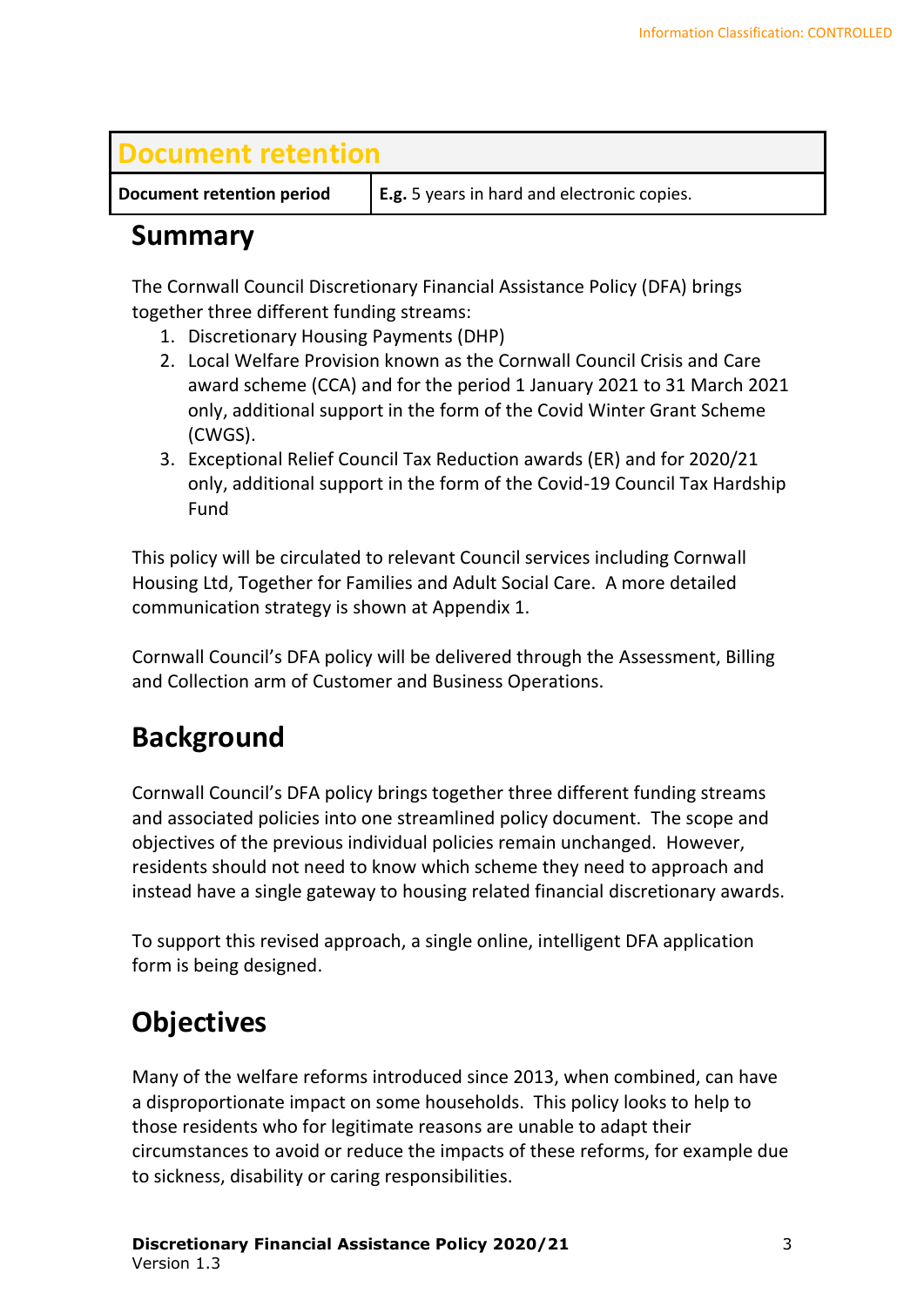Cornwall Council's DFA policy aims to:

- Combine existing funds creating a single point of contact which will allow for efficiencies and ensure that the right help is given to the right people. This help may not just be financial but could include wider support interventions.
- Help individuals live as independently as possible and offer support when needed e.g. keeping people in their homes and helping to find suitable sustainable accommodation.
- Prevent homelessness.
- Assist in the health and wellbeing of our residents.
- Work with residents to find long term solutions to their issues and signpost to relevant organisations either internally or externally. There will be an expectation that applicants will engage with the Council and its partners to find long term solutions to their personal and financial issues.
- Support households to enter or remain in employment.
- Provide a proactive as well as reactive service for residents which is simple, quick and easy to access.
- Provide awards rather than loans to reduce financial pressure on households.
- Support care leavers up to the age of 25 in the transition to independent living. A specific local scheme has been put in place to exempt care leavers from paying Council Tax – see Appendix 2 for further details.

#### **Scope**

Applicants do not have an automatic right to an award. The decision whether or not to make an award is entirely at the Council's discretion.

Each case will be treated on its own merits having regard to relevant legislation, guidance issued by the Department for Work and Pensions, the budget position of the internally funded schemes and the Council's duty to the public purse.

Assessments are approached in two ways:

- 1. Using a true financial assessment of income and essential outgoings to establish if:
	- a. There is a need for additional financial support; and
	- b. That the support will enable the applicant to reach a long-term solution that is not reliant on discretionary awards or is the only viable long-term solution.

or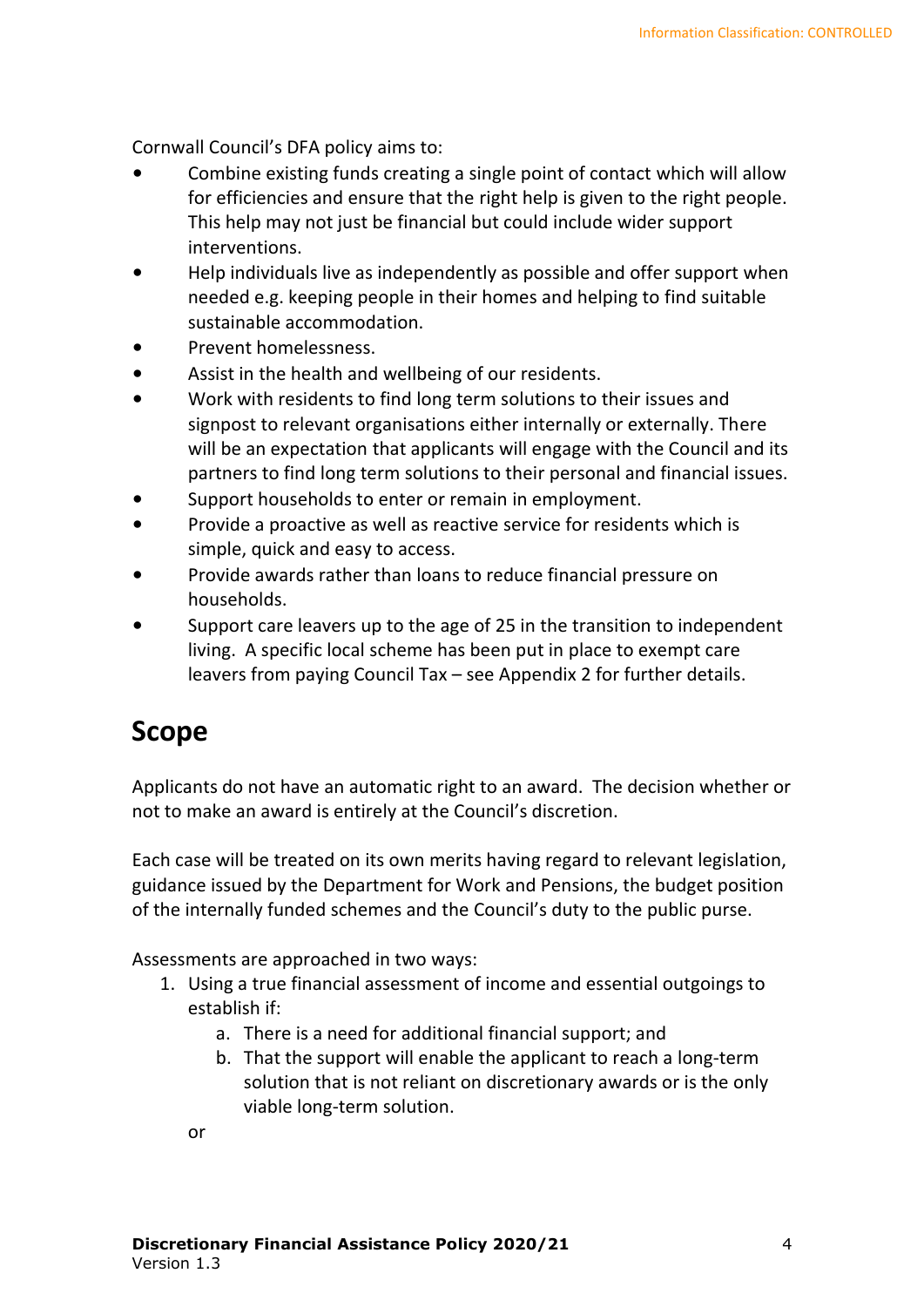2. An assessment of need to help an applicant meet immediate short-term needs in an emergency or as a consequence of a disaster or to meet longer term care needs.

Awards will not be made where any of the following apply:

- the situation can be resolved by some other legitimate means,
- the applicant is excluded from receiving welfare benefits on the basis of immigration status,
- the situation arose as a result of benefit fraud,
- the Council deems that the person has been culpably neglectful in relation to their circumstances,
- the need would normally be met through the receipt of other benefits or sources of income,
- the Council deems that an award is unlikely to assist in providing a significant and sustainable reduction in one of the risks set out in the objectives of this policy.

Due to limited finances and to ensure that awards benefit local communities in Cornwall, CCA awards will only be considered if;

- The applicant is able to demonstrate a local connection to Cornwall and this usually means having been resident in the county for the past 12 months. The local connection criteria may be waived in certain exceptional circumstances, for example where someone is fleeing domestic violence.
- A person has not received more than £1500 through the CCA scheme in the last 12 months although this may be waived in response to the Covid-19 crisis.

In exceptional situations, an award may be made where the policy's eligibility criterion is not met but an award would comply with the DFA policy's overall aims and are within legislation. Further exceptions may apply where an award is being made through the CWGS, details of which are given in Appendix 4.

# **Policy Details**

Applications - Applications may be made at any time. The Council will aim to make the application process as simple and efficient as possible and where necessary will provide support in making the application. In the case of DHP or ER applications, awards will not usually be considered until the rate of Housing Benefit, Council Tax Support or Universal Credit (housing cost element) has been determined.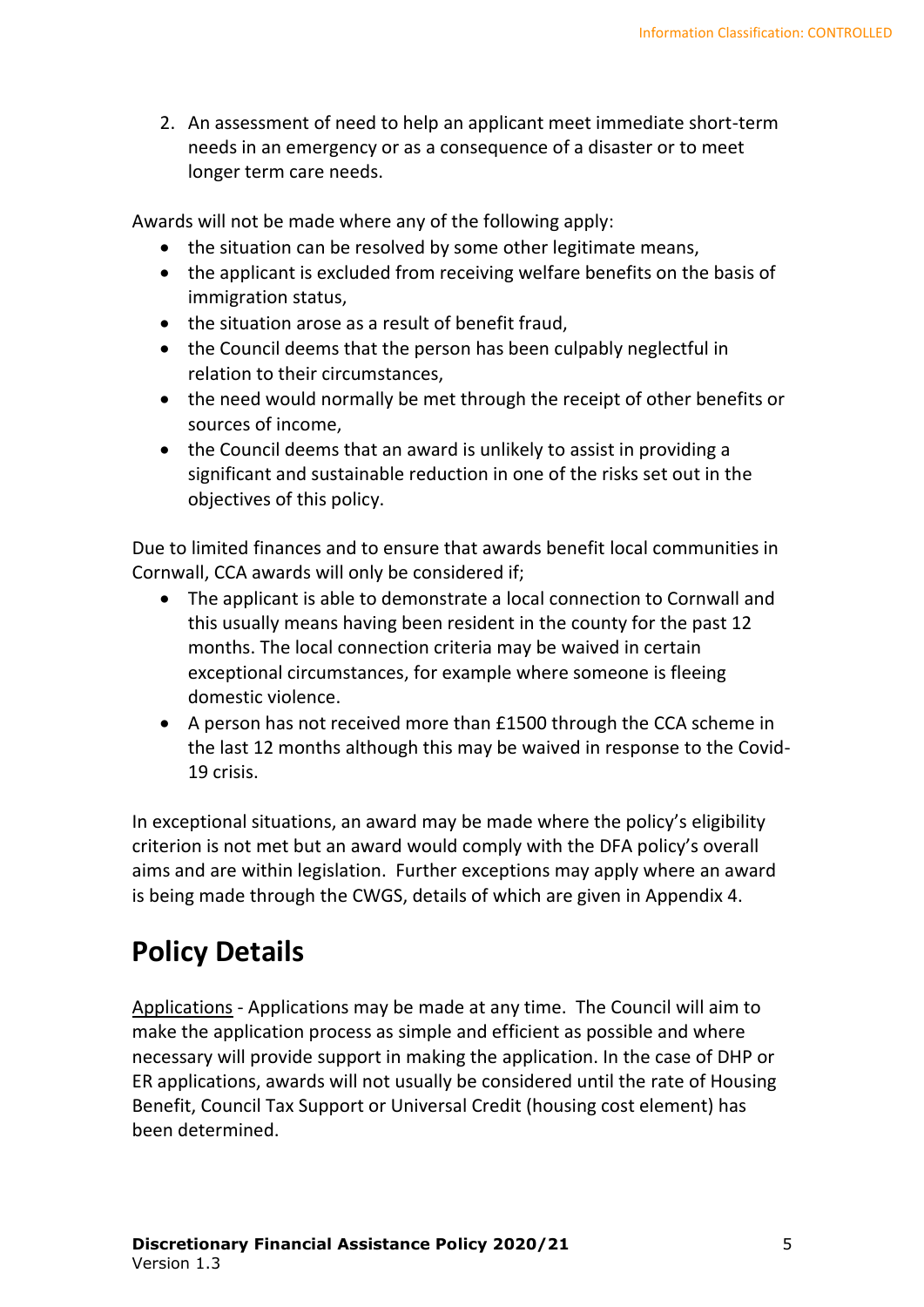Applications will usually be made through the Council's website at [www.cornwall.gov.uk](http://www.cornwall.gov.uk/) or by telephone through the Assessment Contact Centre on 0300 1234 121 (option 2). Written applications will be accepted in circumstances where the applicant or representative cannot access our website or use the phone.

Making an award – In all cases the Council will decide the amount and length of any award; this will be on the basis of evidence supplied in support of the applications and the facts known at the time. Where a request is made to backdate an award, the request will be given reasonable consideration although this will usually be limited to the current financial year. A DHP cannot be awarded for any period where Housing Benefit or Universal Credit (housing cost element) is not in payment. Awards of ER will only be made to working age applicants for periods where there is already an entitlement to Council Tax Support under the Council's working age local scheme. Additional Government support in response to the Covid-19 crisis has been made available through two additional funding streams for 2020/21. The first is a Covid-19 Hardship Fund which offers support in addition to the Council's existing ER scheme with further details outlined in Appendix 3. The second fund is the CWGS which in part, will be used to supplement the Council's CCA scheme, further details are outlined in Appendix 4.

By making an award the Council does not guarantee that a further award will be made at a later date, even if the applicant's circumstances have not changed. A condition of the award will be that the applicant engages with the Council or its partners to find longer term solutions to improve their financial and personal circumstances. As such, applicants will be expected to agree to a conditionality clause as part of their application. Further information about conditionality and partners the Council will work with are shown at Appendix 5.

Repeat awards will only be considered where the applicant has taken all reasonable steps to work with the Council and its partners to improve their financial and / or personal circumstances. Repeat awards will also be considered if the Council considers that the applicant is unable to make any further reasonable changes to improve their situation.

In making an award the Council will decide on the most suitable funding stream for the applicant. A wide range of factors will be considered which include but are not limited to:

- The shortfall in income
- Any steps already taken to try and reduce the shortfall in income
- Any debts and arrears of the applicant or members of their household
- Any savings or capital held by the applicant or members of their household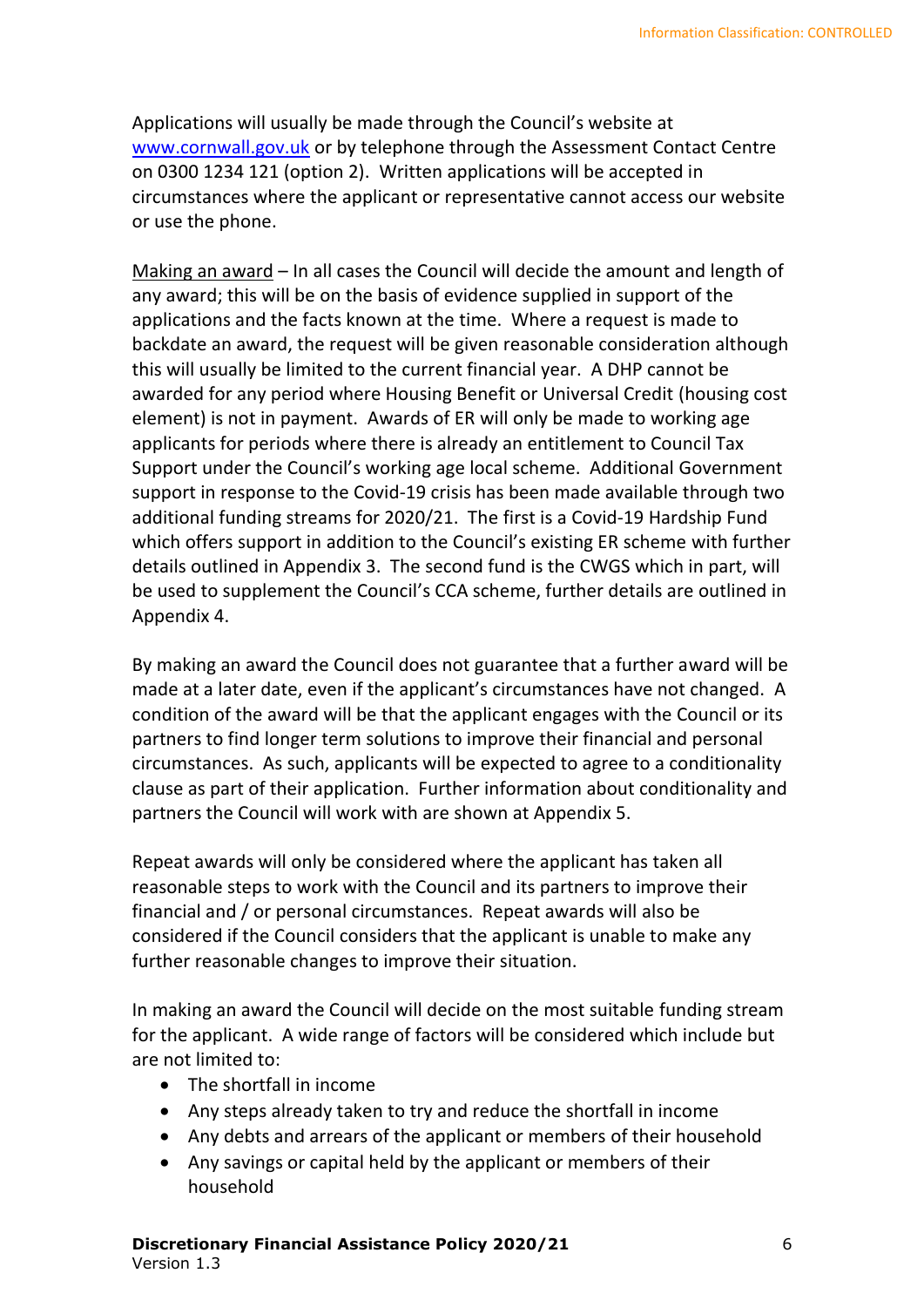- The cost and suitability of alternative accommodation
- Medical circumstances including ill health and disabilities of the applicant and their household
- The impact of not making award against the objectives of this policy
- Any other special or exceptional circumstances brought to the attention of the decision maker.

Armed Forces Covenant – This policy recognises the Armed Forces Covenant and will ensure that those who serve in the Armed Forces, whether Regular or Reserve, those who have served in the past or are currently serving, will face no disadvantage compared to other citizens in the application of this policy. Special consideration may be appropriate in some cases, especially for those such as the injured or bereaved.

Appeals – if the applicant is dissatisfied with the outcome of their application they have the right to request verbally or in writing, within 1 calendar month, a review by another decision maker in the section. The request must contain the grounds on which the applicant is seeking a review.

If the applicant remains dissatisfied after the first review they can seek a second higher review within 1 calendar month of the first review decision. The request must be made in writing and set out the grounds on which a further review is being requested.

Timescales for review – a first stage review will be undertaken within 10 working days in 95% of cases and 15 working days in 100% of cases. Second stage reviews will be undertaken within 1 calendar month in all cases. In the case of crisis award decisions, all first stage reviews will be completed within a maximum of 2 working days although the majority will be completed within 1 working day. Care award reviews and all second stage reviews will be completed within a maximum of 1 calendar month although expedited where necessary.

Complaints - The Council's 'Comments, Compliments and Complaints Procedure' (available on the Councils website) will be applied in the event of any complaint received about the application of this policy or the way in which an application has been administered. The complaints process cannot be used to challenge decisions on whether or not to make an award or to challenge the amount of any award. In such cases the appeals process outlined above should be used.

Fraud - An award can be recovered if it is deemed by the Council to be made as a result of a misrepresentation or failure to disclose a material fact either intentionally or otherwise.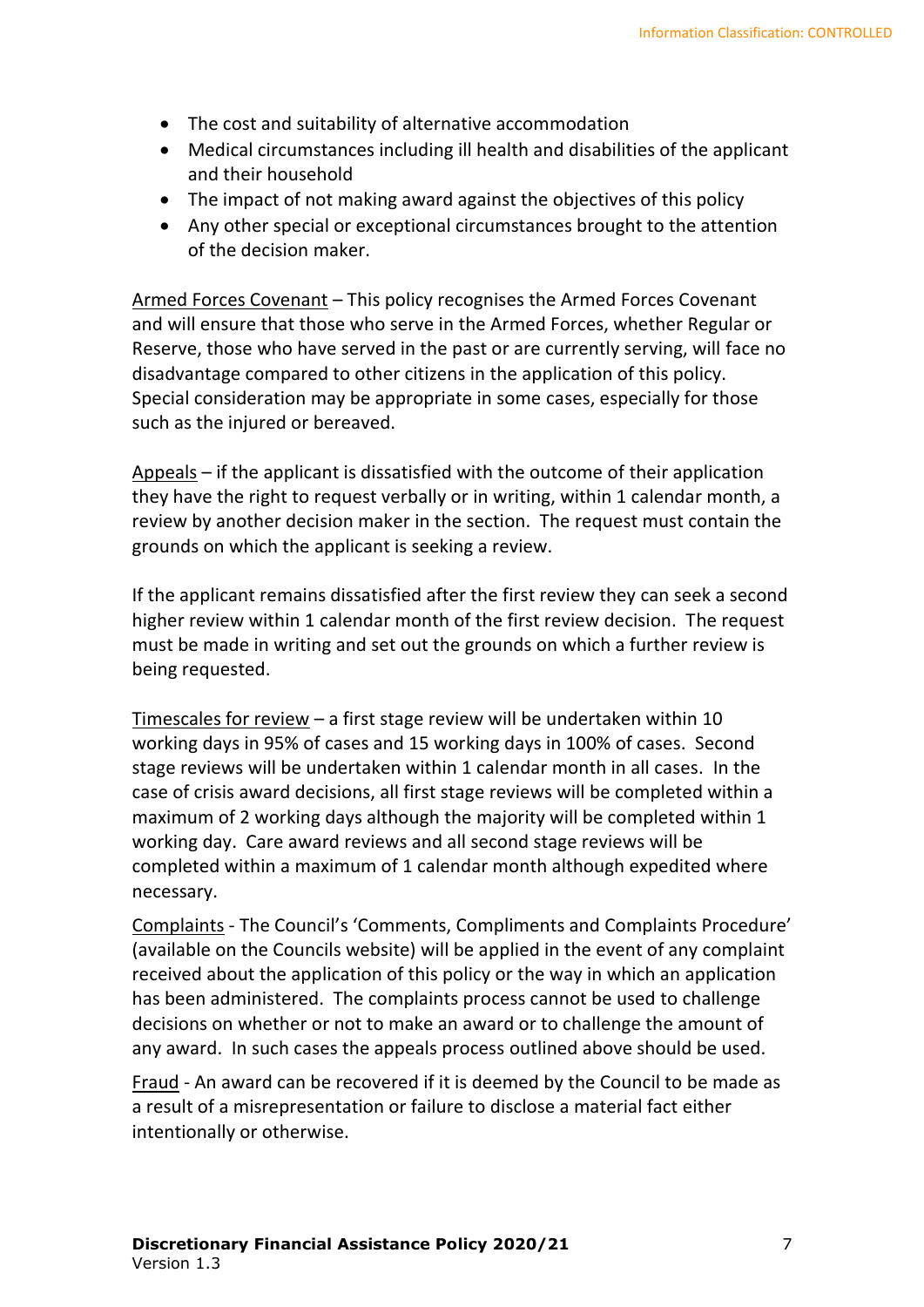If the council suspects that fraud may have occurred, the matter will be investigated as appropriate and this could lead to criminal proceedings.

#### **Policy management**

The Assessment, Billing and Collection Service, part of Customer and Business Operations will be responsible for implementing and managing the policy.

The policy will be reviewed annually between January and March with the next review taking place by March 2021. The policy will be monitored prior to this date to ensure that it is on track, effective, spend is being monitored and the policy is achieving what it set out to do.

The highest risk to the scheme will be the potential to overspend the funds available. Expenditure will continue to be reviewed on a weekly basis and reported back through the Customer and Business Operations Leadership Team. This information will also be available to any Member at any time should they wish to see it.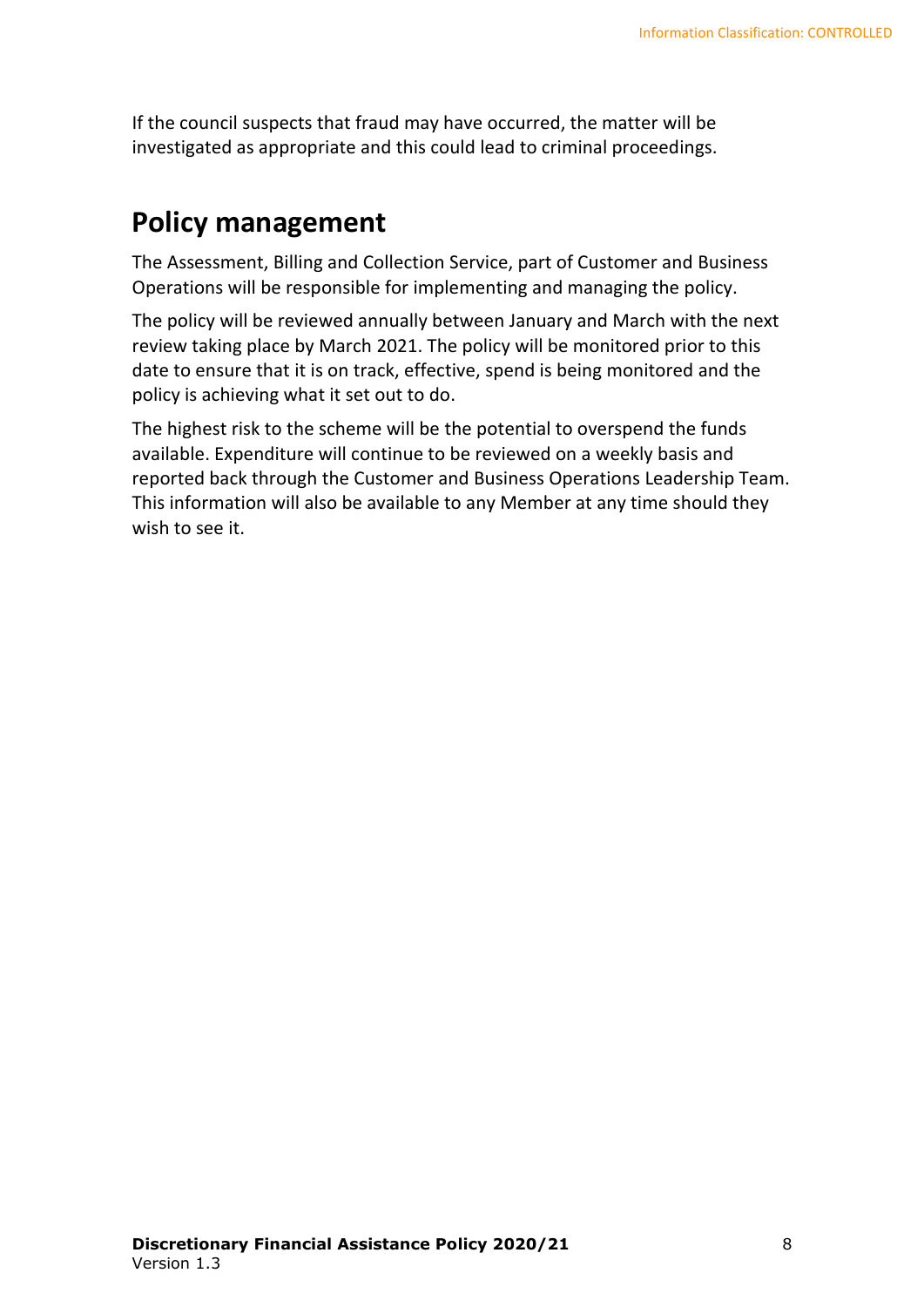#### **Appendix 1 Communicating the policy**

This Policy will be circulated to all key partners as well as being published through the Council's website and promoted in other internal and external communications. A copy of the policy will be made available upon request through the usual communication channels including telephone, email and written requests.

Publicising the scheme will help to raise awareness amongst groups who work with, represent and support people who may need to access the funds as well as individuals themselves.

We will continue to work with partners and local groups/organisations to promote the scheme, including: Jobcentre Plus, Inclusion Cornwall, Reed in Partnership, registered providers, Cornwall Housing Ltd and CAB.

We will engage with partners and others with a key interest or concern in the scheme, through:

• Face to face briefings - inviting key groups with a direct interest or concern to attend round table conversations

• Email briefings with details of the scheme and how it operates

We will ask partners to use their own communication and distribution channels to help promote the scheme amongst their contacts including:

- Cornwall Council Members
- Voluntary and Community sector partners
- Town and parish councils
- Devon and Cornwall Police
- NHS partners

We will need to employ a variety of communication channels to raise awareness amongst the public - to reach people with and without internet/email. We will use some or all of the following methods:

For people with internet or email access

We will promote the scheme on our website homepage and benefits pages (www.cornwall.gov.uk/benefits)

Promote the scheme on social media - Facebook and Twitter

For people without internet or email access we will use some or all of the following methods:

• Provide our Members with information to share with their constituents who contact them.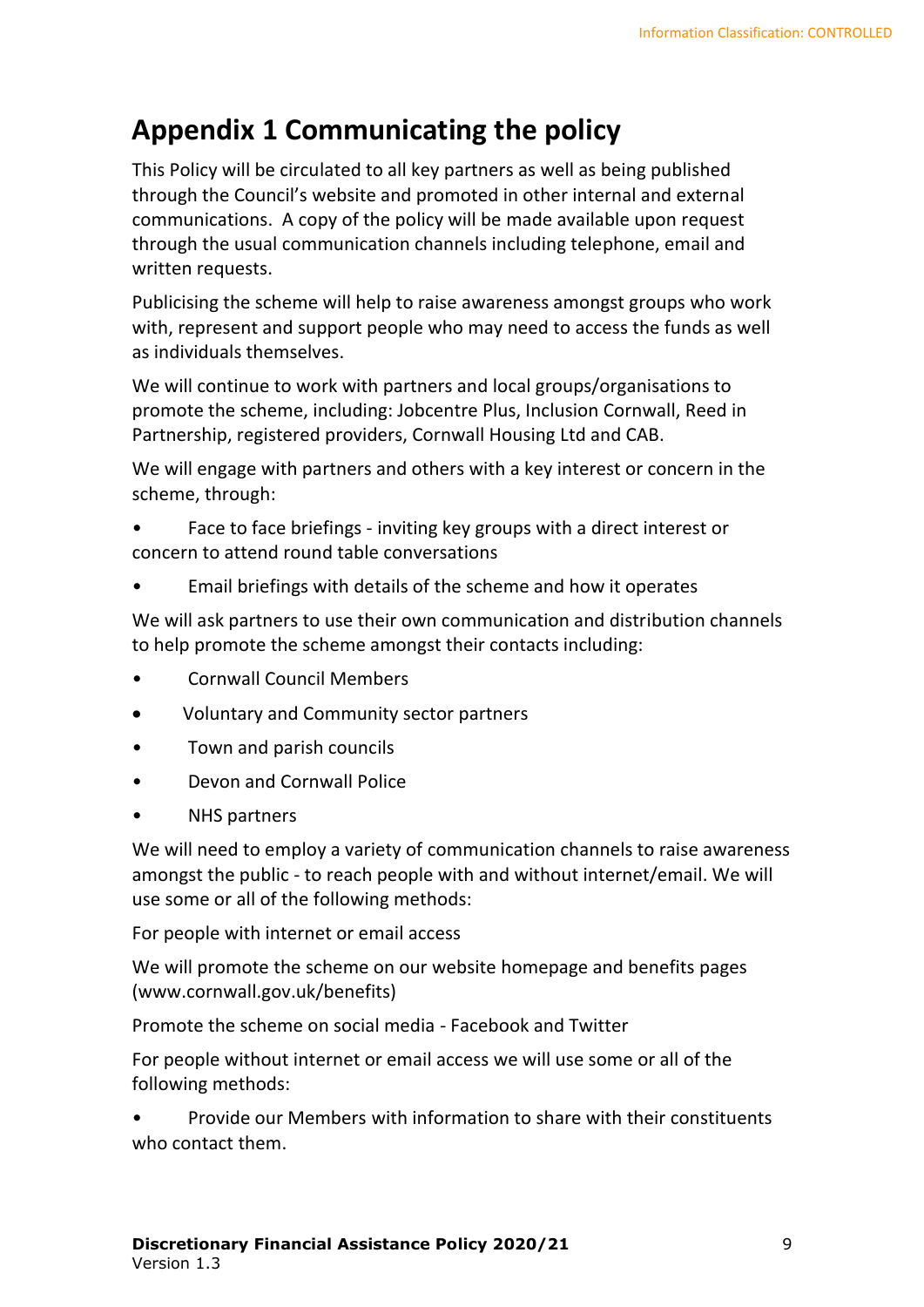• Continue to make up to date information about the scheme available in our contact centres.

Share information with our partners to help them to promote the scheme to people who work with or support people who may need help from the funds, including: Jobcentre Plus, GPs, police, social workers, registered housing providers, children's centres, Inclusion Cornwall, Reed, Winter Wellbeing and other relevant charities.

• Work with specific groups to help carers of and individuals with learning disabilities or specific needs to be aware of and understand the scheme and how it can help them

- Work with the Council's Strategy and Engagement Service to promote the scheme generally through the local press and media.
- In addition, internal data will be used to inform targeted campaigns aimed at reaching specific target groups. A mix of approaches will be required including 1:1 personalised contact making use of text messaging, email, social media as well as telephone and written communications.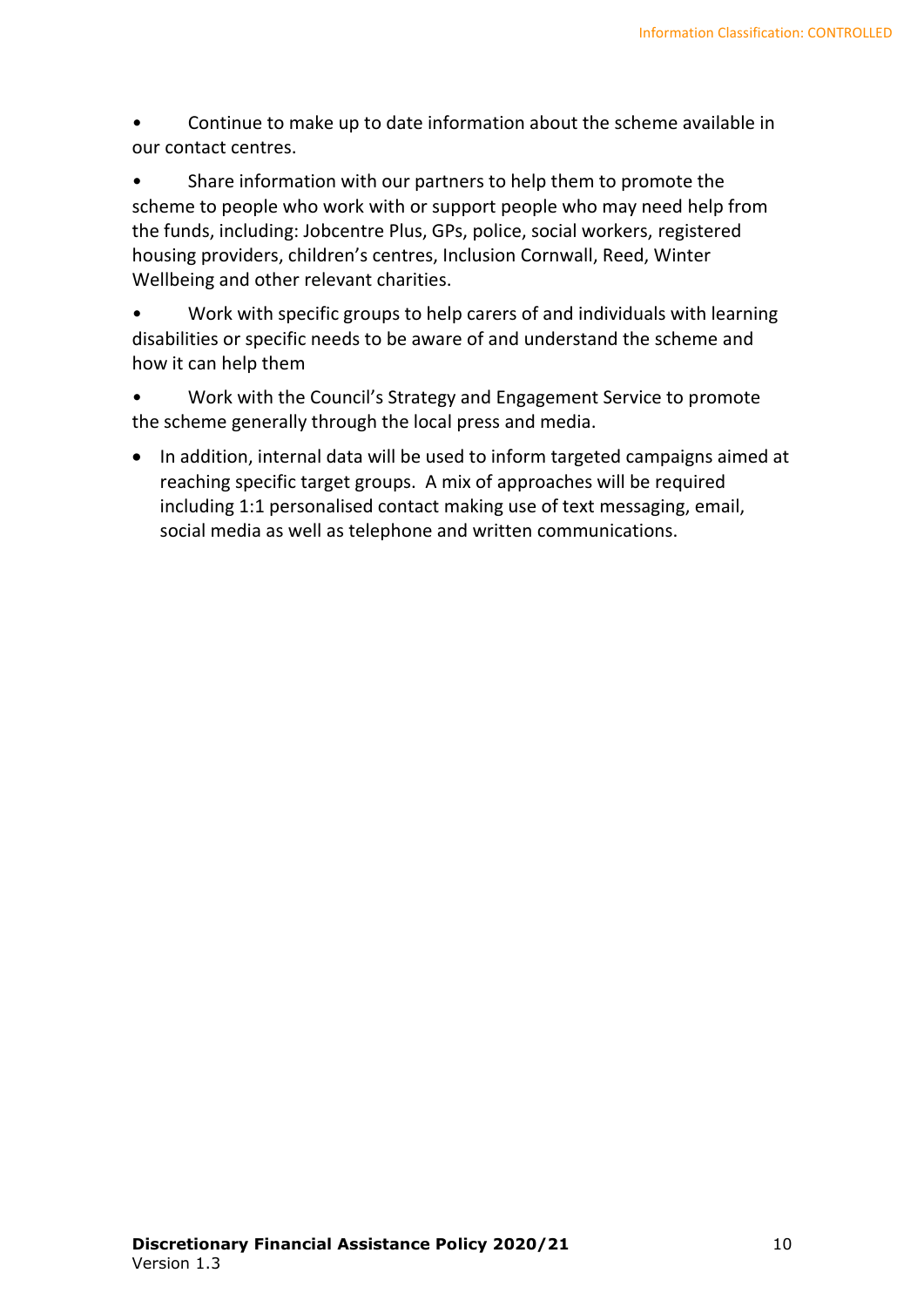#### **Appendix 2 – Care Leavers**

The Children and Social Work Act 2017 asks local authorities to expand its corporate parenting duties to care leavers up to the age of 25. As part of these extended duties, Cornwall Council will provide an exemption on paying Council Tax for care leavers up to the age of 25, helping them make the transition to independence.

Cornwall has one of the highest national levels of care leavers in education, training and employment. The Council is committed to further improving these outcomes and supporting care leavers into adulthood in the same way a parent would.

The exemption will be available to all care leavers who were under the care of Cornwall Council up to the age of 18 and are personally liable for Council Tax.

The exemption will not normally need to be applied for, it will be automatically granted on a yearly basis until the care leaver reaches the age of 25. Awards will be made on the basis of data shared between the Together for Families directorate and the Assessment, Billing and Collection team.

Awards will always be made for a full year including the financial year starting 1 April in which the care leaver turns 25. The exemption will be removed for any period where the care leaver no longer has a liability to pay Council Tax.

The amount awarded under the exemption will be the remaining amount of Council Tax which would otherwise have been payable after the award of any other discount or exemption including Council Tax Support.

Further information on the exemption is available at [http://www.cornwall.gov.uk/advice-and-benefits/benefits/council-tax](http://www.cornwall.gov.uk/advice-and-benefits/benefits/council-tax-support/exceptional-relief/)[support/exceptional-relief/](http://www.cornwall.gov.uk/advice-and-benefits/benefits/council-tax-support/exceptional-relief/) or by telephoning the Assessment Team on 0300 1234 121 (option 2).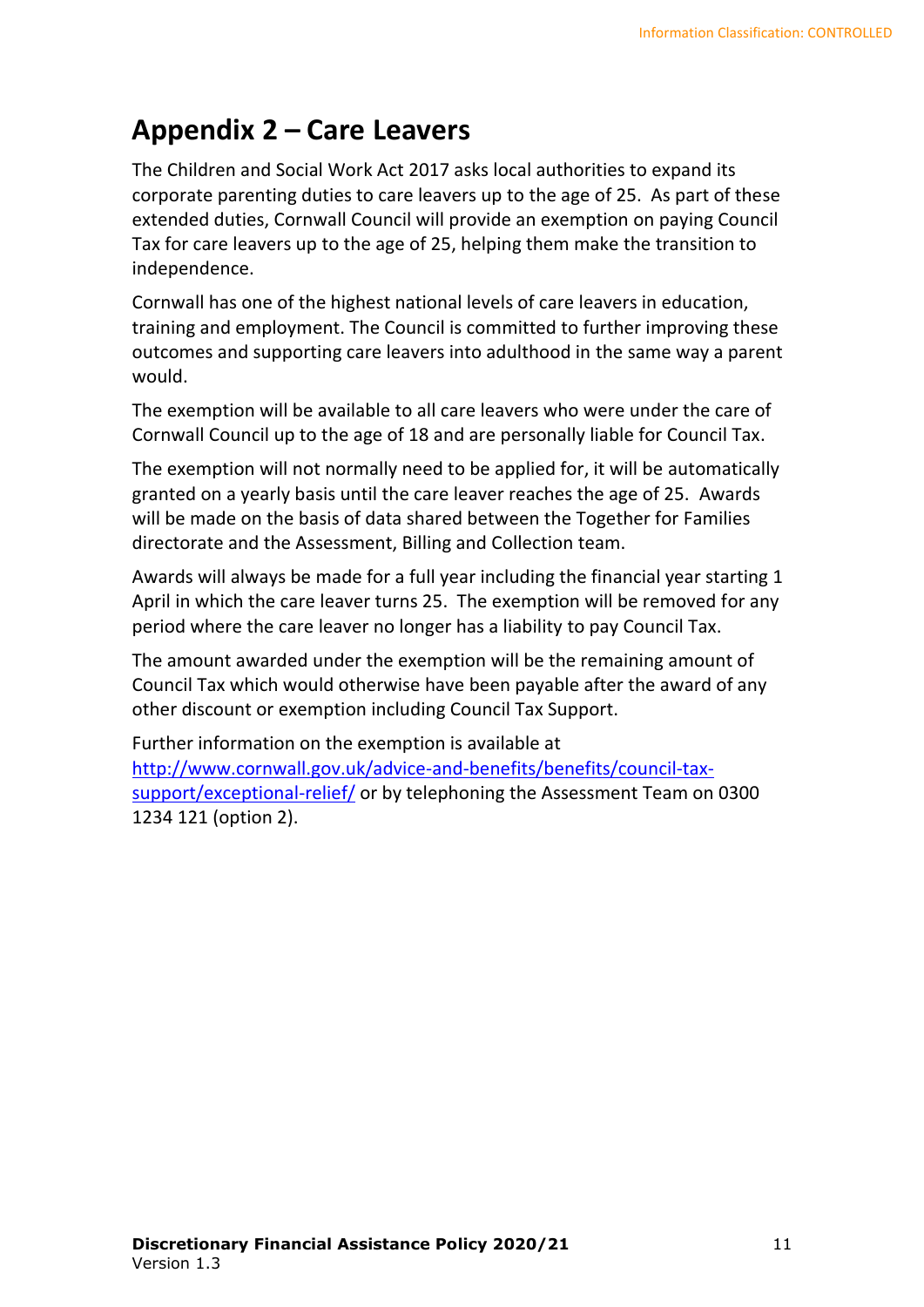#### **Appendix 3 - Covid-19 Council Tax Hardship Fund**

As part of its response to COVID-19, the Government announced in the Budget on 11 March 2020 that it would provide local authorities in England with £500m of new grant funding to support economically vulnerable people and households in their local area.

The strong expectation is that local authorities will use this funding to provide additional support with Council Tax for working age households. As a minimum, each working age household entitled to Council Tax Support during 2020/21 will receive a hardship payment of £150, this is in addition to any other discount or exemption which the taxpayer is entitled to. Awards will be made throughout 2020/21 subject to funds remaining available within the total Government contribution for the scheme.

Where the remaining liability is less than £150 after the application of any other discounts or exemptions, including Council Tax Support, the hardship payment will be reduced accordingly.

The standard hardship payments of £150 will not be subject to an application process and will be awarded automatically by Cornwall Council's Assessment, Billing and Collection team.

It is anticipated that the majority, if not all, of Cornwall Council's share of the total funding (£4.756m) will be used to make the hardship payments of £150 to qualifying Council Tax Support recipients during 2020/21. The Council will regularly review expenditure throughout the year and any remaining funds will be used to deliver further discretionary support for Council Tax to working age households most severely impacted by Covid-19. Each case will be considered individually taking account of the financial impact and other circumstances specific to that household.

The funding for this scheme is not expected to extend beyond 31 March 2021.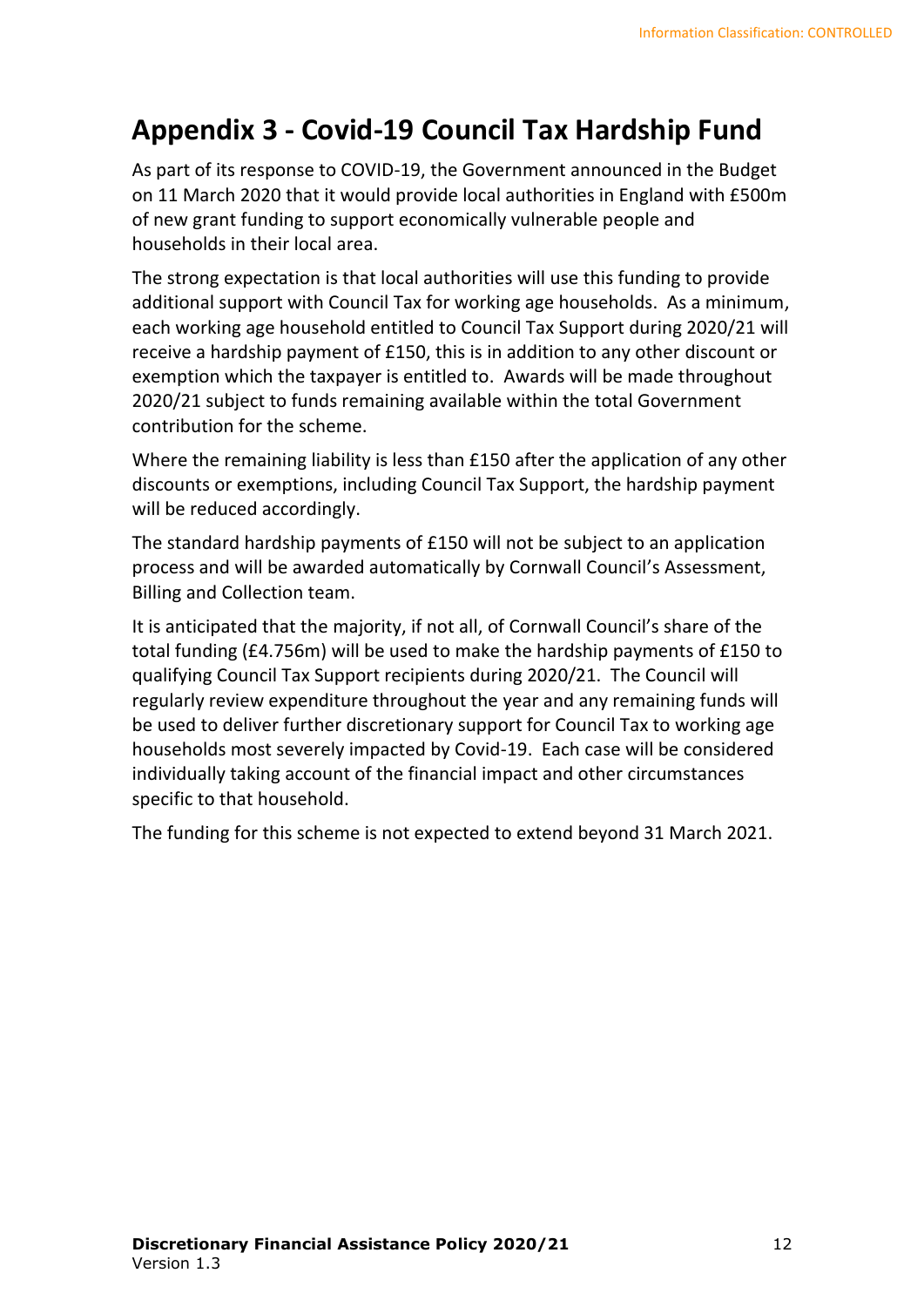#### **Appendix 4 – COVID Winter Grant scheme (CWGS)**

As part of the Government's ongoing response to Covid-19 a further £170m has been made available to support those most in need across England with the cost of food, energy (heating, cooking, lighting), water bills and other essential household items.

The objective of the CWGS is to provide support to vulnerable households and families with children particularly affected by the pandemic throughout the winter period where alternative sources of assistance may be unavailable. The funding recognises that as well as a direct loss of income for many households, for example through job losses, household finances are becoming increasingly stretched as spending more time at home means increased gas and electricity bills and food expenditure, particularly for those households relying on free school meals.

Cornwall Council will target its share of the funding through a number of existing services and schemes already assisting residents with the cost of items defined as 'in scope' for a CWGS payment. The availability of additional funding to support the Council's CCA scheme will ensure that further flexibility is available to vulnerable households allowing them to have access to adequate food and warmth over the winter months.

Extra support will be available through the existing CCA scheme to provide assistance with the following items:

- Food
- Household utility bills including gas, electricity, water and heating oil
- Emergency repairs to systems providing heating and hot water in the home where such repairs are the sole responsibility of the householder
- Essential items of clothing
- Replacement or provision of essential household appliances for example washing machines, cookers, fridges
- Replacement or provision of essential household furnishings

Although applicants will still need to meet the main qualifying criteria for the Council's CCA scheme, existing financial limits for awards may be waived in recognition of the increased hardship being faced by many households as a result of the COVID-19 crisis. In addition, other factors which would normally exclude eligibility to the CCA scheme may be waived including:

• Applications for a CWGS payment from persons with no recourse to public funds; and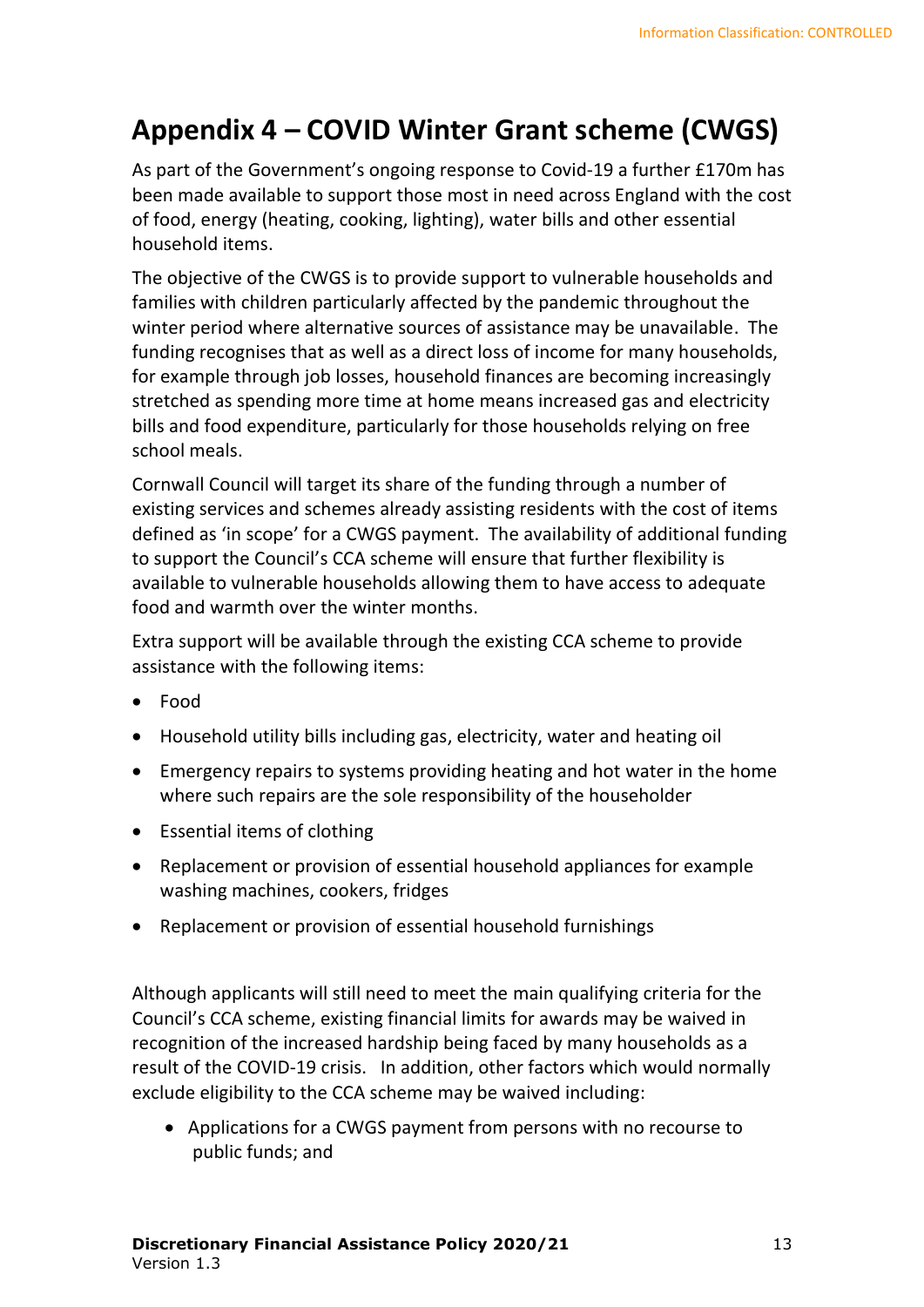• Applications from residents who have lived in Cornwall for less than 12 months if a current address in Cornwall is their main residence.

Each case will be considered individually taking account of the financial impact and other circumstances specific to that household. The additional funding available through the CWGS is not expected to extend beyond 31 March 2021.

Applications will continue to be made online using the Council's existing CCA application form. Further information about the CCA scheme and a link to the application form can be found at [www.cornwall.gov.uk/advice-and](http://www.cornwall.gov.uk/advice-and-benefits/benefits/crisis-and-care-awards/)[benefits/benefits/crisis-and-care-awards/](http://www.cornwall.gov.uk/advice-and-benefits/benefits/crisis-and-care-awards/)

Applicants who need further assistance in making an application should call the Council on 0300 1234 121 (option 2), lines are open from 8.30am to 5pm Monday to Friday.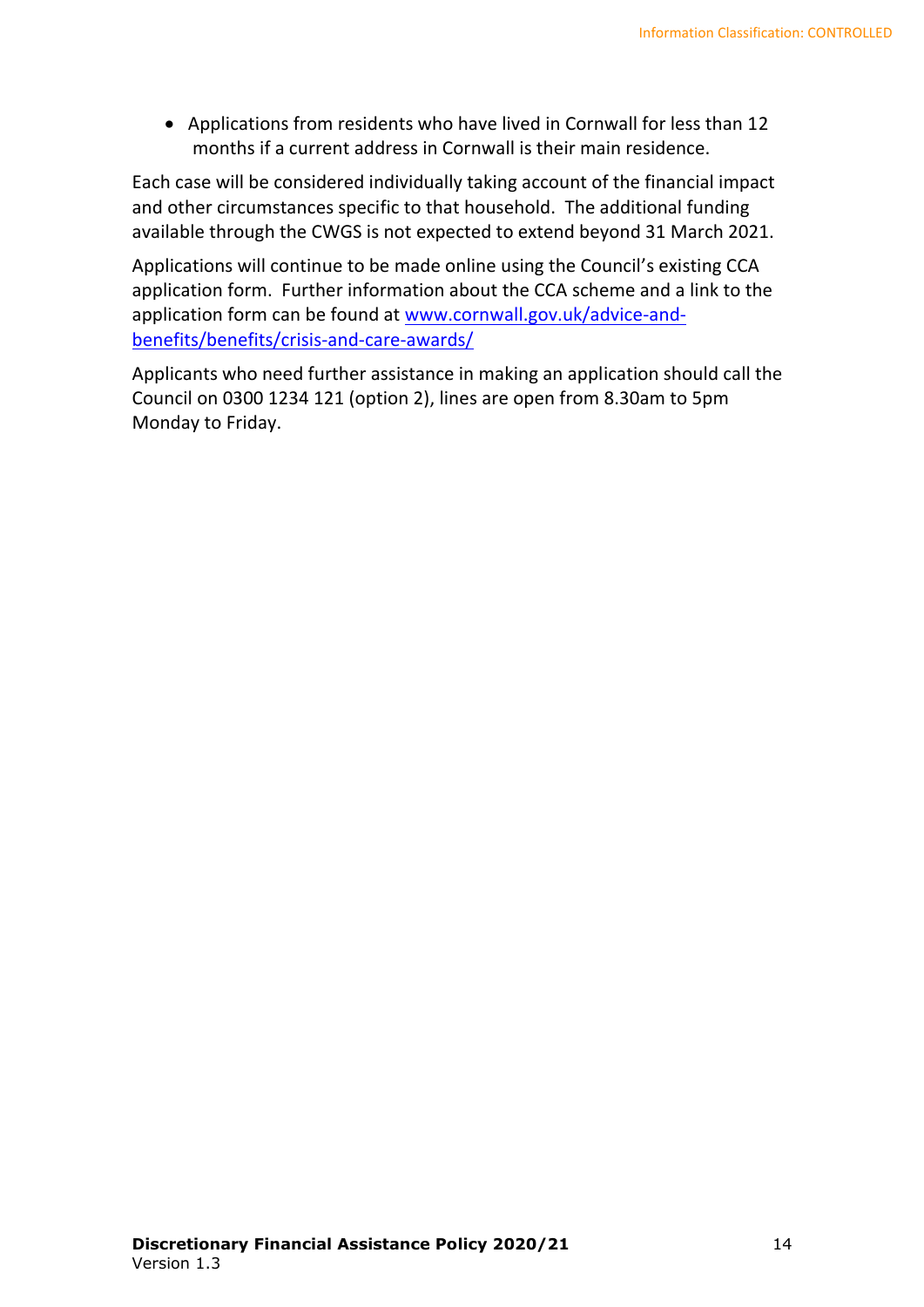## **Appendix 5 – Conditionality**

Following the introduction of the Welfare Reform Act 2012 and Welfare and Work Act 2016, Cornwall Council has worked with internal and external services and organisations to identify the different types of assistance available to support the people of Cornwall.

However, it is also essential that the Council and its partners look for long term solutions for those applying to the discretionary funds. Therefore, there will be an emphasis on the customer to work with the Council and its partners to achieve sustainable outcomes appropriate to their personal and financial situation. This conditionality for receiving financial assistance will link in a similar way to the claimant commitments introduced by the Department for Work and Pensions. Failure to sign up to this conditionality will result in a current or future award either not being made or withdrawn at a later stage.

To that end the following statement will be built in to all of the discretionary fund policies administered by the Assessment Team i.e. crisis and care, discretionary housing payment and exceptional relief/transitional support.

• In return for my discretionary payment I will work with Cornwall Council and its partners to give myself the best chance to change my long term personal and financial situation. I understand that if I do not agree to this that my eligibility for a discretionary award may be compromised or if already paid may need to be repaid.

• I am aware there is an expectation for me to attend employment support allowance medical appointments, work focused interviews and to supply medical certificates/questionnaires where appropriate. Sanctions (and disallowances) in my benefit due to any failure on my part will not be met by Cornwall Council. Exceptional circumstances will be dealt with at the discretion of the local authority.

• I am aware of the need to attend work focused interviews to continue to receive other social security benefits and failure to attend these appointments will result in financial assistance from the Council being withdrawn.

I am aware that a failure to provide any other documents or attend any other interview in relation to a claim for benefit resulting in payments being withdrawn or suspended will not be covered by discretionary awards.

Main partners currently include:

- Reed in Partnership Work Routes Programme offering tailored 1:1 support to move into employment. <http://www.reedinpartnership.co.uk/>
- Inclusion Cornwall Hub <http://inclusioncornwall.co.uk/>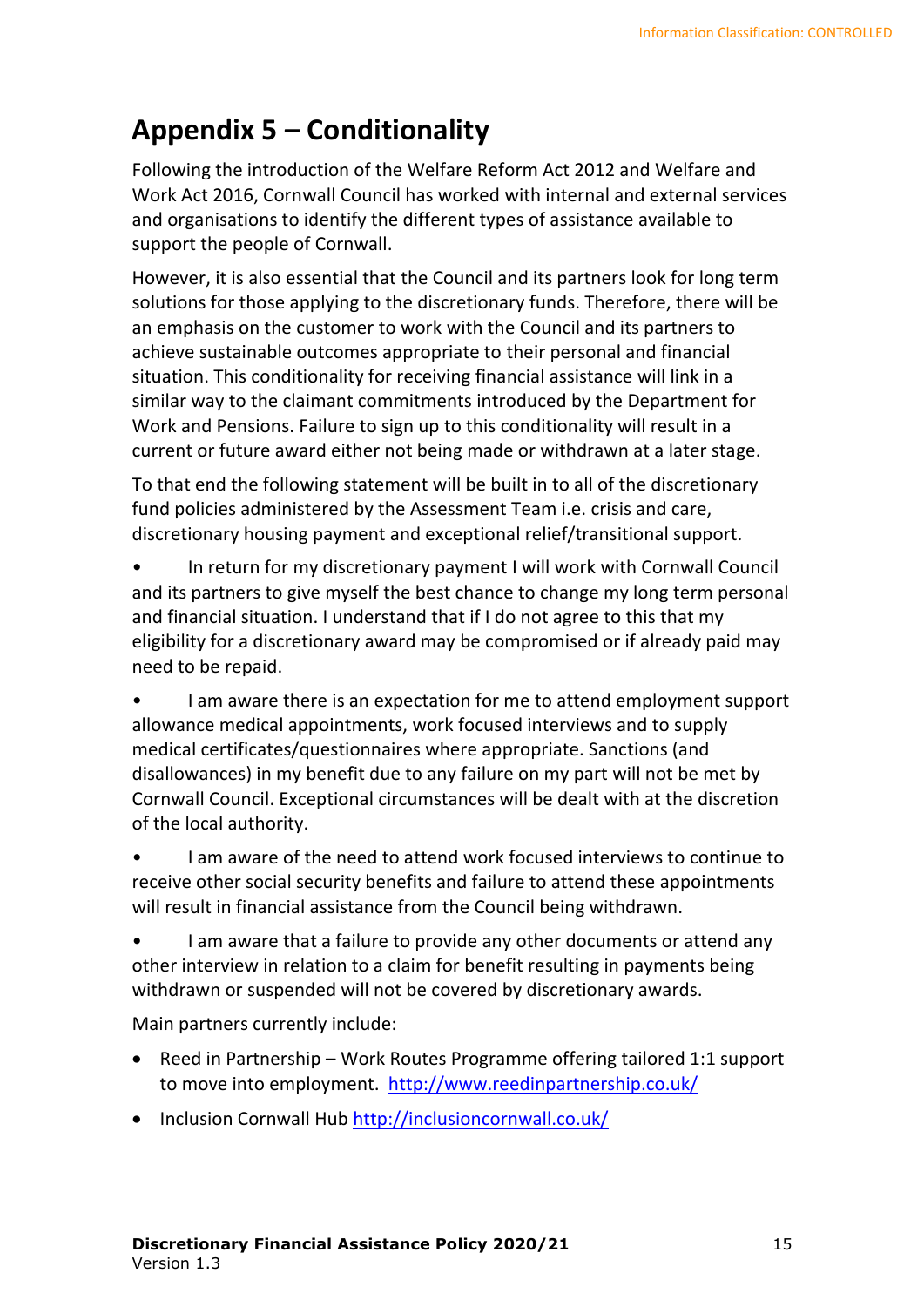- Cornwall Housing Ltd advice and support in finding new or maintaining existing suitable housing options <https://www.cornwall.gov.uk/housing/cornwall-housing-ltd/>
- Department for Work and Pensions support to maximise income through employment and training opportunities and ensuring that income from benefits is fully maximised.